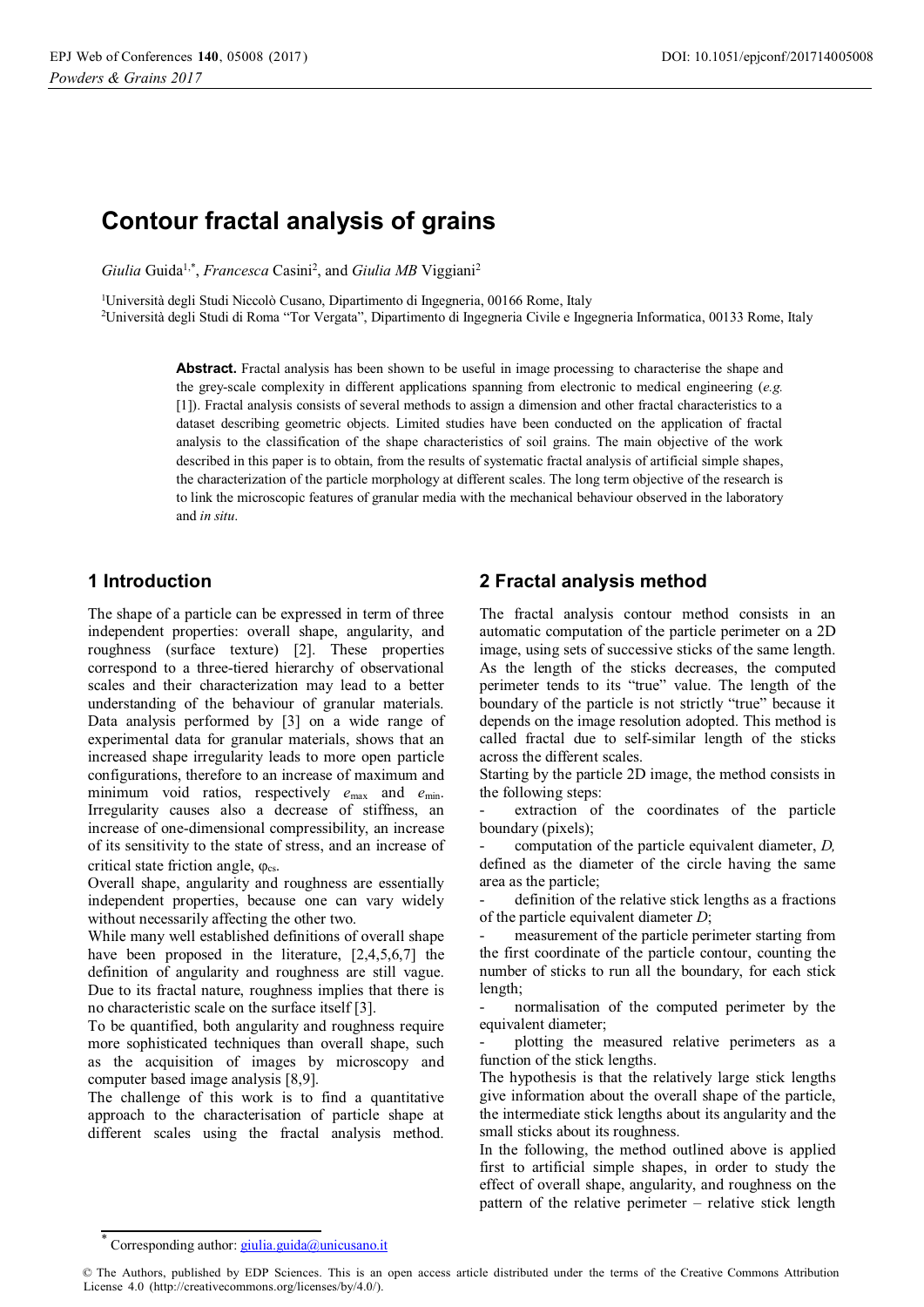plot. Smooth shapes are adopted to study the influence of the overall shape (from isometric to elongated) and the angularity (from circles to squares). These are rendered increasingly rough by adopting regular zig-zagged profiles of different magnitude and frequency, to investigate the role of roughness. Finally, the method is used to describe the contour of a real particle of a Light Expanded Clay Aggregate (LECA).



**Fig. 1.** a) family of circles and b) family of rectangles with AR equal to 1, 0.7, 0.5, and 0.3.

### **3 Simple shapes**

#### **3.1 Smooth particles**

In order to study the effect of overall shape and angularity, four ellipses (Figure 1.a) and four rectangles (Figure 1.b) with different elongations are considered first. The elongation of each shape is quantified by the Bounding Box Ratio (*BBR*) defined as the ratio between the sizes of the rectangle circumscribed to the shape. *BBR* is a dimensionless parameter ranging between 0 (extremely elongated shapes, such as *e*.*g*., lines) and 1 (isometric shapes, such as *e*.*g*., circles or squares). The stick lengths adopted in the calculations are fractions of the shape equivalent diameter  $D=2(\pi A_p)^{0.5}$ , where  $A_p$  is<br>the area of the shape. Each stick length is used as the the area of the shape. Each stick length is used as the unit to compute the perimeter of the shape. Figure 2 shows the computed values of the relative perimeter,  $p/D$ , as a function of the logarithm of the relative stick length, *b*/*D*, for: (a) the family of ellipses, and (b) the family of rectangles. As expected, the computed perimeter increases with decreasing stick length.

The stick value *b* in which the asymptotic perimeter is reached depends by the particle curvature. The black stars in Figure 2 show the point at which the asymptotic value of the perimeter is reached within a tolerance of 1%. For the ellipses (Figure 2.a) these points correspond to a relative stick length ranging between 0.13-0.24 and increasing with *BBR*. For the rectangles (Figure 2.b) these points correspond to a relative stick length of 0.03, essentially independent from *BBR*. This indicates that the value of the relative stick length at which the asymptotic perimeter is reached depends on the shape angularity: the rectangles are more angular than the ellipses and their angularity is independent of *BBR*, while the curvature of the ellipses, somehow related to their angularity, increases with decreasing *BBR*.

The asymptotic value of the relative perimeter contains information about the shape isometry: the circle, that is the most isometric shape, is characterized by the minimum attainable asymptotic value of the relative perimeter, that is  $p/D = \pi = 3.14$ , and this increases with increasing elongation of the shape.

The oscillations in Figure 2, at large values of the relative stick length, are related to the changes of curvature of the shape along its boundary and/or to its angularity, because for angular shapes or shapes where there are strong variations of curvature along the boundary, the computed relative perimeter depends significantly on the position of the first point along the boundary. In fact, no oscillations occur in circular shapes, as every start point is equivalent to another. Information about macro and medium-scale shape descriptor can be obtained from relative stick lengths between 0.1 and 1.



**Fig. 2.** Fractal analysis results for a) ellipses and b) rectangles

#### **3.2 Rough particles**

In order to study the effects of roughness, a family of circles with artificial roughness are examined in this section. The artificial roughness was generated by translating each even point externally and each odd point internally, to obtain a saw tooth boundary. Three different frequencies of roughness with three different amplitudes were considered. The frequency is related to the number of points included in the shape (100, 500 and 1000): the larger the number of points the smaller the distance between two following asperities. The amplitudes of the saw teeth considered in this study were of 0.2%, 0.6% and 1.0% of the semi major side of the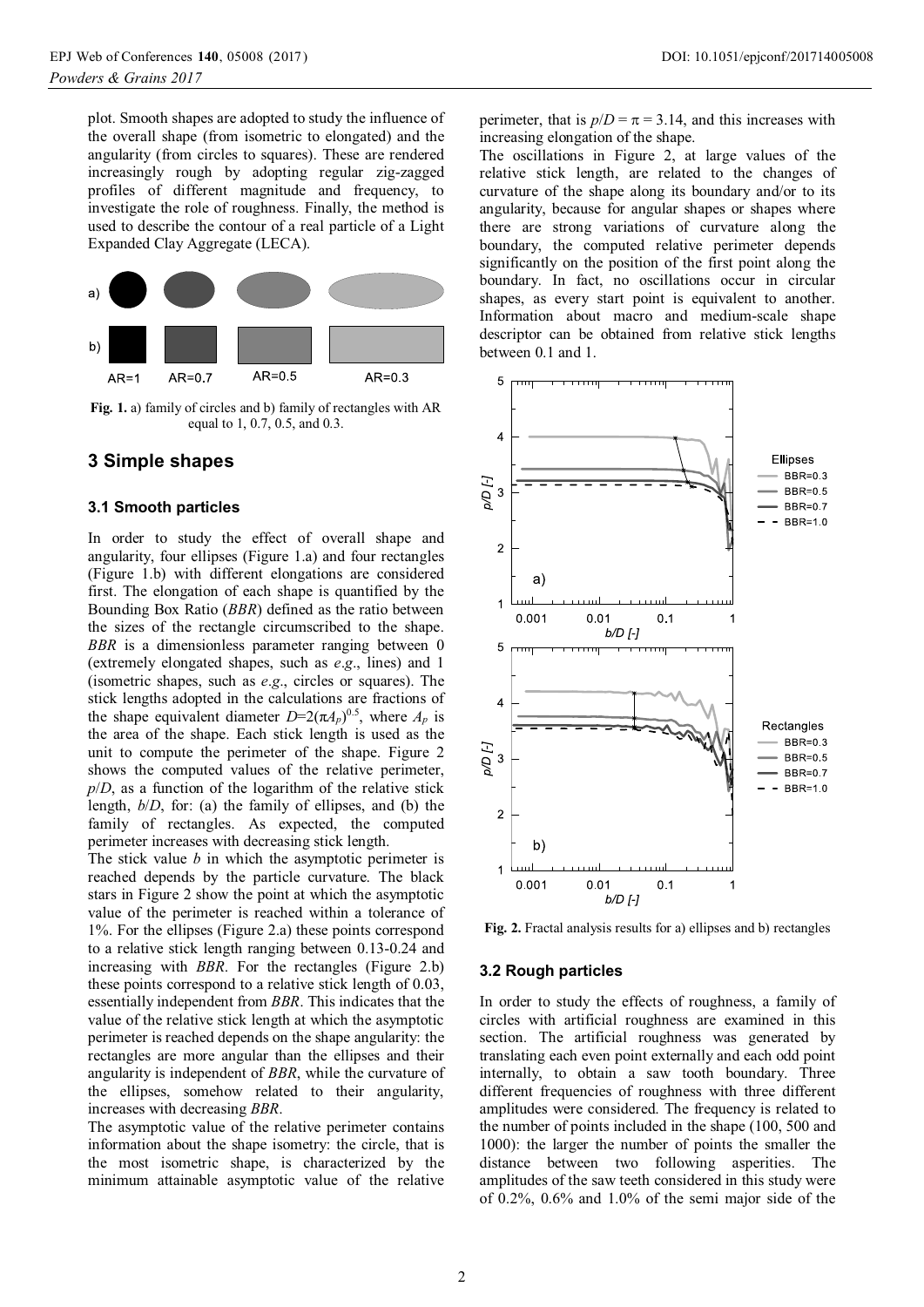bounding box. Figure 3 shows an example of the saw tooth boundaries. In Figure 3.a, the amplitude is fixed to 0.6% and the number of points varies from 100 to 1000 points. In Figure 3.b the number of points is fixed to 500 and the amplitude varies from 0.2% to 1.0%.

Both the frequency and the amplitude of roughness affect the trend of the results of the fractal analysis. Figure 4.a shows the effect of the amplitude of the artificial roughness on the resulting curve; in this case the frequency was fixed at 500 points. The slope of the curves, for  $b/D < 0.04$ , increases with roughness amplitude. The effect of frequency (number of points), is shown in Figure 4.b where the amplitude is fixed at 1.0% and the frequency takes values between 100, and 1000 points. The final value of the relative perimeter is affected by the frequency while the slope to attain it is constant. The asymptotic value of the perimeter is reached when the stick length is comparable with the image resolution, and, therefore, it depends on the number of points (or pixels) defining the particle shape. It is interesting to note in Figures 4 that, as *b/D* increases (>0.04), all the curves overlap. This means that roughness does not affect the morphology of the shape at the meso-macro scale.

# **4 Real particle analysis**

The procedure described above is applied to describe the fractal characteristics of the contour of a LECA particle extracted from a 2D image of the grain. The procedure followed is:

- elaboration of the Scanning Electron Microscopy (SEM) micrograph of the particle with MATLAB;

- segmentation of the image used to identify the contour of the particle;

- fractal analysis of the contour: definition of the stick lengths used to measure the grain perimeter;

- representation of the results in the dimensionless plane *p/D vs b/D.*

#### **4.1. LECA material**

LECA is an artificial granular material used in many civil engineering applications due to its very low unit weight. The reason of lightness is the high level of particle intra-porosity, that confers to its fragments a very irregular shape, sharp angularity and high roughness (*e.g*. [10]). Figure 5.a shows the SEM image of a LECA particle used for the fractal analysis. The particle dimensions are between the sieve range of 0.25- 0.50 mm, and its Bounding Box Ratio is *BBR*=0.45.

#### **4.2 Results and comparisons**

Figure 5. b-d show the perimeter of the particle defined with decreasing stick lengths, corresponding to the stars in Figure 6. In step (b) the relative stick length is  $b/D = 0.569$  and the evaluation of the particle perimeter is not accurate, but can still provide an indication about the overall shape of the particle (macro-scale). Step (c), corresponds to a relative stick length  $b/D = 0.160$ , and provides information about the angularity or change of curvature of the boundary. Step (d), where  $b/D = 0.006$ , identifies the asymptotic value of the perimeter and provides information on the amplitude of roughness.



**Fig. 3.** Artificial roughness: a) varying frequency (100 to 1000 points) at constant amplitude (0.6%), and b) varying amplitude  $(0.2\%$  to  $1.0\%)$  at constant frequency (500 points).



**Fig. 4.** Fractal analysis results for artificial rough circles. a) effects of amplitude. b) effects of frequency.

The fractal analysis performed on the particle of LECA (Figure 6) results in a more irregular trend than those